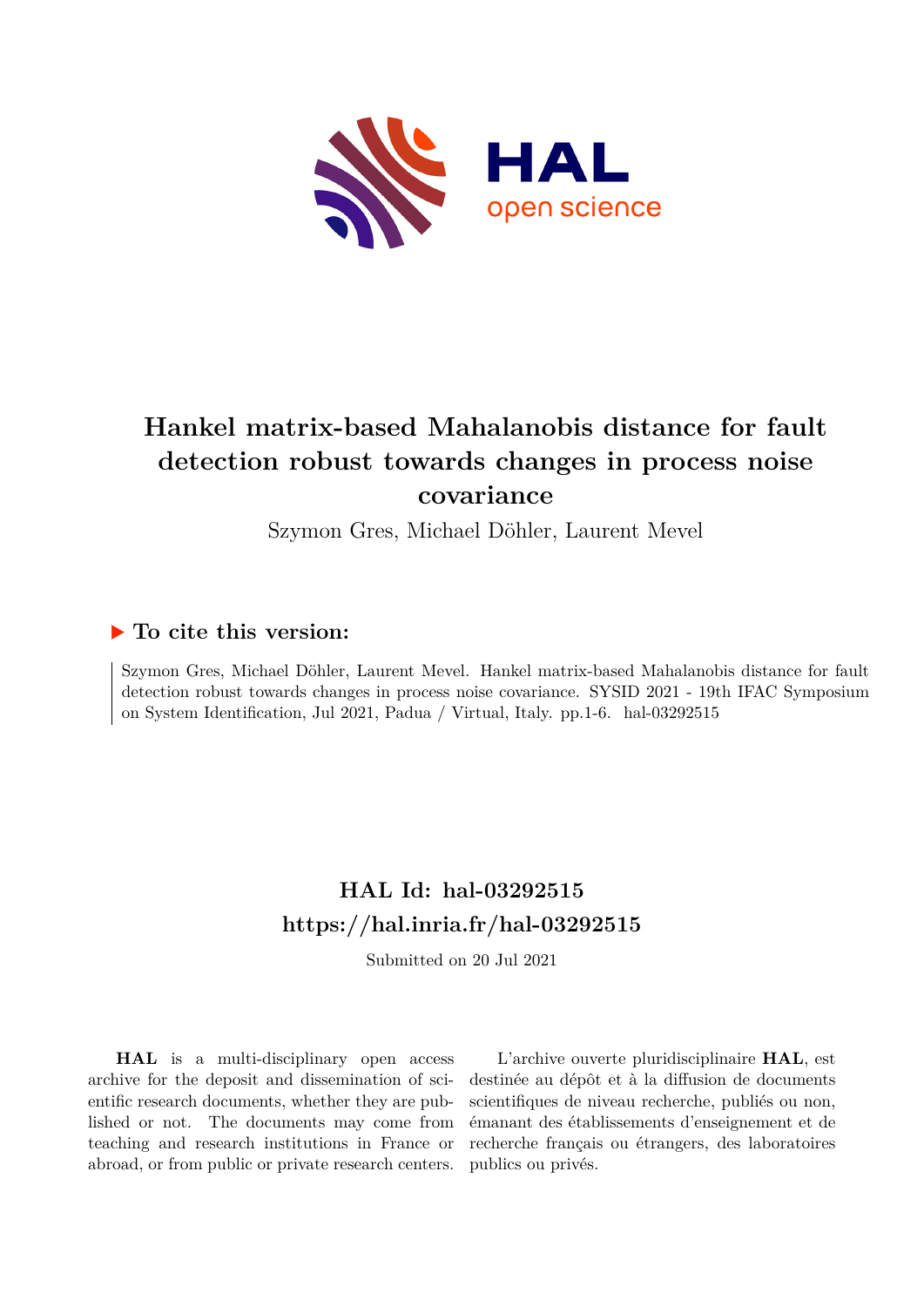## Hankel matrix-based Mahalanobis distance for fault detection robust towards changes in process noise covariance

#### Szymon Greś Michael Döhler Laurent Mevel

Univ. Gustave Eiffel, Inria, COSYS-SII, I4S, Campus de Beaulieu, 35042 Rennes, France (e-mail: szymon.gres@inria.fr)

Abstract: Statistical subspace-based change detection residuals have been developed to infer a change in the eigenstructure of linear systems. Their statistical properties have been properly evaluated in the case of a known reference and constant noise properties. Previous residuals have favored the family of null space-based approaches, whereas the possibility of using other metrics such as the Mahalanobis distance has been omitted. This paper investigates the development and study of such a norm under the premise of a varying noise covariance. Its statistical properties have been studied and tested on a numerical example of a mechanical system.

Keywords: Change detection, Local approach, Mahalanobis distance, Linear systems

#### 1. INTRODUCTION

Damage detection in mechanical or civil structures corresponds to detecting changes in the eigenstructure of a linear system, usually under unknown inputs. Among the many model-based or data-driven methods for damage detection (Carden and Fanning, 2004; Fan and Qiao, 2011; Dong et al., 2012), methods based on direct modeldata matching are particularly appealing for an automated damage diagnosis, where current measurement data are directly confronted to a reference. For instance, such methods include non-parametric change detection based on novelty detection (Worden et al., 2000), whiteness tests on Kalman filter innovations (Bernal, 2013) or null space tests (Dong et al., 2012). Another method within this category, the local asymptotic approach to change detection (Benveniste et al., 1987) focuses on the detection of small changes in some chosen system parameters. Note that the considered changes in the system parameters affect the observed linear system in a non-additive way, unlike for example (Dong and Verhaegen, 2009).

Based on Hankel matrices of output covariances, subspace methods are a large family of system identification methods that have been developed and extensively studied for linear systems to identify their eigenstructure. Based on subspace methods but avoiding the cumbersome and fine-tuned exercise of identification, a family of residuals in the local approach framework were proposed for fault detection (Balmes et al., 2006; Döhler et al., 2016; Döhler and Mevel,  $2013$ ; Döhler et al.,  $2014$ ; Viefhues et al.,  $2020$ ). A particular difficulty for their design is the robustness of the resulting Generalized Likelihood Ratio (GLR) statistical test towards changing process noise covariance Q. A change in Q exerts a change in both its sensitivity with respect to the parameter and its covariance, which then affects the distribution properties of the GLR, with or without any change considered in the system, as shown in Döhler and Mevel (2013). A fault detection residual robust

towards changes of  $Q$  was proposed in Döhler and Mevel (2013), under the assumption that the reference model is deterministic, while in practice it is evaluated from measurements and subjected to estimation uncertainty. For these null-space based residuals, the uncertainty of the reference model was accounted for in the residual proposed in Viefhues et al. (2018), and extended to the problem of robustness to temperature and noise characteristics changes in Viefhues et al. (2020) by a variance scheme involving recomputation of the residual covariance for every new tested data set and no proper formulation of the associated sensitivity. The previously considered residuals that have been extensively studied in the context of the local approach framework need to define a reference null space for the comparison of column spaces of Hankel matrices. Alternatively, the direct and simple difference between the two Hankel matrices is also a possible metric of change that can be favored since it avoids this null space definition. Including the classic and well adopted Mahalanobis distance, the notion of features comparison through a distance metric is a widely spread choice in change detection. The current paper builds upon the previous works and extends them such that the Mahalanobis distance benefits of the good theoretical properties of the local approach framework.

This paper will explain how the Mahalanobis distance fits in the local approach framework and how uncertainty in the reference and robustness to change in the process noise covariance can be theoretically approached. In Section 2, the modeling and classical Mahalanobis distance will be recalled. Section 3 will present the new robust residual, whose asymptotic distribution will be established, as well as the exact formulation of the necessary sensitivity and covariance matrices. This will allow to formulate the asymptotic law of the hypothesis test deciding about a change in the system under the assumption of a simultaneous change in the variance of the process noise. Then, it will be finally shown that the mean of the test under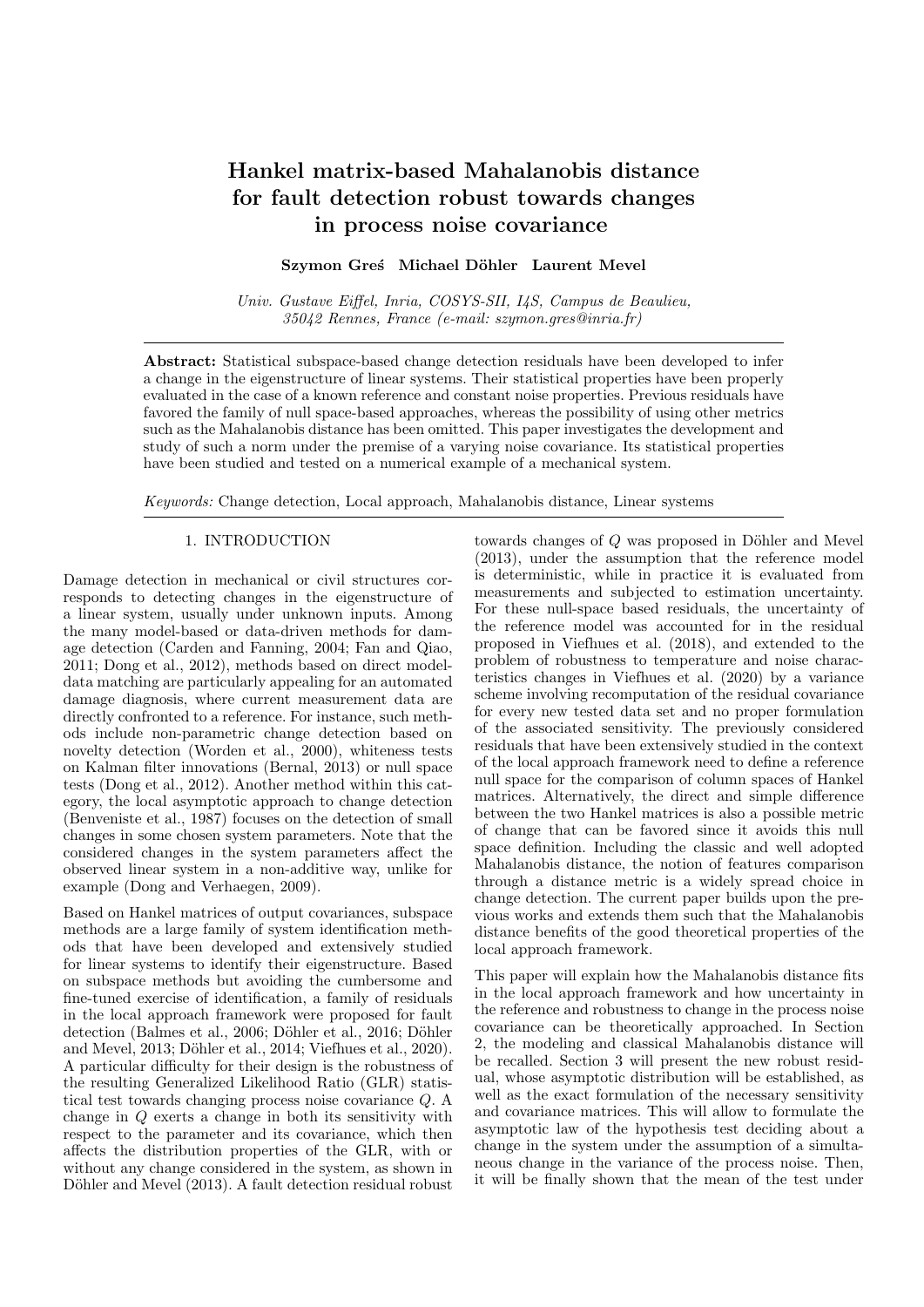the assumption of no system change is independent of the process noise. In Section 4, this new hypothesis test will be validated on a simulated numerical system.

#### 2. HANKEL MATRIX DIFFERENCE-BASED FAULT **DETECTION**

Hereafter a fault detection residual based on a difference of Hankel matrices is introduced and its statistical properties are derived.

#### 2.1 Preliminaries

Consider the discrete time state-space model

$$
\begin{cases} x_{k+1} = Ax_k + v_k \\ y_k = Cx_k + w_k \end{cases} \tag{1}
$$

where  $x_k \in \mathbb{R}^n$  are the states,  $y_k \in \mathbb{R}^r$  are the outputs,  $A \in \mathbb{R}^{n \times n}$ ,  $C \in \mathbb{R}^{r \times n}$  are respectively the state and the observation matrices, where  $n$  is the known system order and r is the number of the observed outputs. The process noise  $v_k$  is assumed to be a stationary process with zero mean and covariance matrix  $Q = E(v_k v_k^T)$ ,  $w_k$  denotes the zero-mean output noise with covariance matrix  $R = E(w_k w_k^T)$ , and the covariance between  $v_k$  and  $w_k$  is  $S = E(v_k w_k^T)$ , where  $E(\cdot)$  denotes the expectation operator.

Let  $\mathcal{R}_i = \mathbb{E}(y_k y_{k-i}^T) = C A^{i-1} G$  be the theoretical output covariances of the measurements, where  $G = E(x_{k+1}y_k^T) =$  $A\Sigma^s C^T + S$  and  $\Sigma^s = E(x_k x_k^T)$ . There have been many methods to analyse the output covariance matrices, in particular the system identification techniques where modes of the system are extracted by subspace methods. They rely on the construction of Hankel matrices of these output covariances, i.e.

$$
\mathcal{H} = \begin{bmatrix} \mathcal{R}_1 & \mathcal{R}_2 & \dots & \mathcal{R}_q \\ \mathcal{R}_2 & \mathcal{R}_3 & \dots & \mathcal{R}_{q+1} \\ \vdots & \vdots & \ddots & \vdots \\ \mathcal{R}_{p+1} & \mathcal{R}_{p+2} & \dots & \mathcal{R}_{p+q} \end{bmatrix} \in \mathbb{R}^{(p+1)r \times qr}, \qquad (2)
$$

where p and q are chosen such that  $\min(pr, qr) \geq n$ with often  $p + 1 = q$ . Consistent estimates  $\hat{\mathcal{R}}_i$  and  $\hat{\mathcal{H}}_i$ can be computed from the output covariances of the measurements  $Y_N = \{y_1 \dots y_N\}$  of length N. The matrix  $H$  enjoys the factorization property

$$
\mathcal{H} = \mathcal{O}(C, A) \ \mathcal{C}(A, G) \tag{3}
$$

into observability times the controllability matrix. The matrices  $\mathcal{O}(C, \hat{A})$  and  $\mathcal{C}(A, G)$  are classically obtained from a singular value decomposition (SVD) of  $H$  thanks to the factorization property (3). Then, eigenvalues and eigenvectors of the system are retrieved from  $\mathcal{O}(C, A)$ using numerical algebra operations. Finally, a comparison of the resultant eigenstructure for two different data sets can indicate a possible model change therein. These approaches are usually cumbersome, hard to automatize and need engineering expertise. Alternatively, the output covariance matrices capture the whole dynamics of the structure. Monitoring changes in the output covariances will be equivalent to monitoring changes in the eigenstructure of the linear system. Monitoring changes of the column space of the Hankel matrix has been an investigated approach that yields change detection tests taking into account uncertainty information and sensitivity to the monitored change by means of a  $\chi^2$  hypothesis test. In the next section a simple change detection metric based on the difference between two Hankel matrices is developed.

#### 2.2 Hankel matrix difference for change detection

Analyzing the differences between two different features is a classical approach in data analysis. Squaring the difference and taking into account the variance of the reference variable yields the Mahalanobis distance in many occasions. The proposed approach here is at the crossroad between the family of variants of Mahalanobis distances and the local approach framework developed previously by Benveniste et al. (1987) and recalled later.

Let  $\theta$  denote a parameterization of the properties of system (1), and let  $\theta_*$  be its value in the reference state. A single set of measurements  $Y_N$  is generated from the system under (unknown)  $\theta$ , and covariance matrices  $Q$ , R and S. The considered fault detection problem relates to monitoring the changes of the system from its nominal behavior characterized by  $\theta_*$ , based on  $Y_N$ . In this section, no change in the value of Q between different measurement sessions is assumed. Hereafter, the statistical context for detecting changes is defined.

Let  $\mathcal{H}_{\text{ref}}^{\theta*}$  and  $\mathcal{H}_{\text{test}}^{\theta}$  be exact Hankel matrices of rank n and let  $\hat{\mathcal{H}}_{\text{ref}}^{\theta_*}$  and  $\hat{\mathcal{H}}_{\text{test}}^{\theta}$  be their estimates obtained respectively from data sets of lengths  $M$  and  $N$ . Then,

$$
\mathcal{H}_{\text{test}}^{\theta} - \mathcal{H}_{\text{ref}}^{\theta_*} = 0 \quad \text{iff} \quad \theta = \theta_*, \tag{4}
$$

and

$$
\mathcal{H}_{\text{test}}^{\theta} - \mathcal{H}_{\text{ref}}^{\theta_*} \neq 0 \quad \text{iff} \quad \theta \neq \theta_*.
$$
 (5)

In this context, a decision about a parameter change needs to take into account the uncertainty information of the Hankel matrices and their sensitivity towards the considered parameterization. A validated approach for evaluating this change is to define a residual whose properties can be evaluated properly as the number of samples goes to infinity. For this, the above hypotheses are rewritten as the "close hypotheses"

$$
H_0: \theta = \theta_* \quad \text{(reference state)}, \tag{6}
$$

$$
H_1: \theta = \theta_* + \delta/\sqrt{N}
$$
 (faulty state),

where  $\delta =$ √  $N(\theta - \theta_*)$  is unknown but a fixed change vector. This is known as the local approach (Benveniste et al., 1987). Based on both (4) and (5), a change detection residual can be defined as √

$$
\hat{\xi}^{\theta} \stackrel{\text{def}}{=} \sqrt{N} \text{vec}(\hat{\mathcal{H}}_{\text{test}}^{\theta} - \hat{\mathcal{H}}_{\text{ref}}^{\theta_*}),\tag{7}
$$

The use of the normalization factor  $\sqrt{N}$  in the residual is related to the local approach and will become apparent when analyzing its distribution in the next section.

#### 2.3 Change detection framework

The asymptotic local approach for change detection developed in Benveniste et al. (1987) is used to characterize the distribution of the residual (7). Thanks to the close hypotheses assumption and the Central Limit Theorem (CLT), the local approach ensures that  $\hat{\mathcal{H}}^{\theta}_{\text{test}}$  is asymptotically Gaussian, and it holds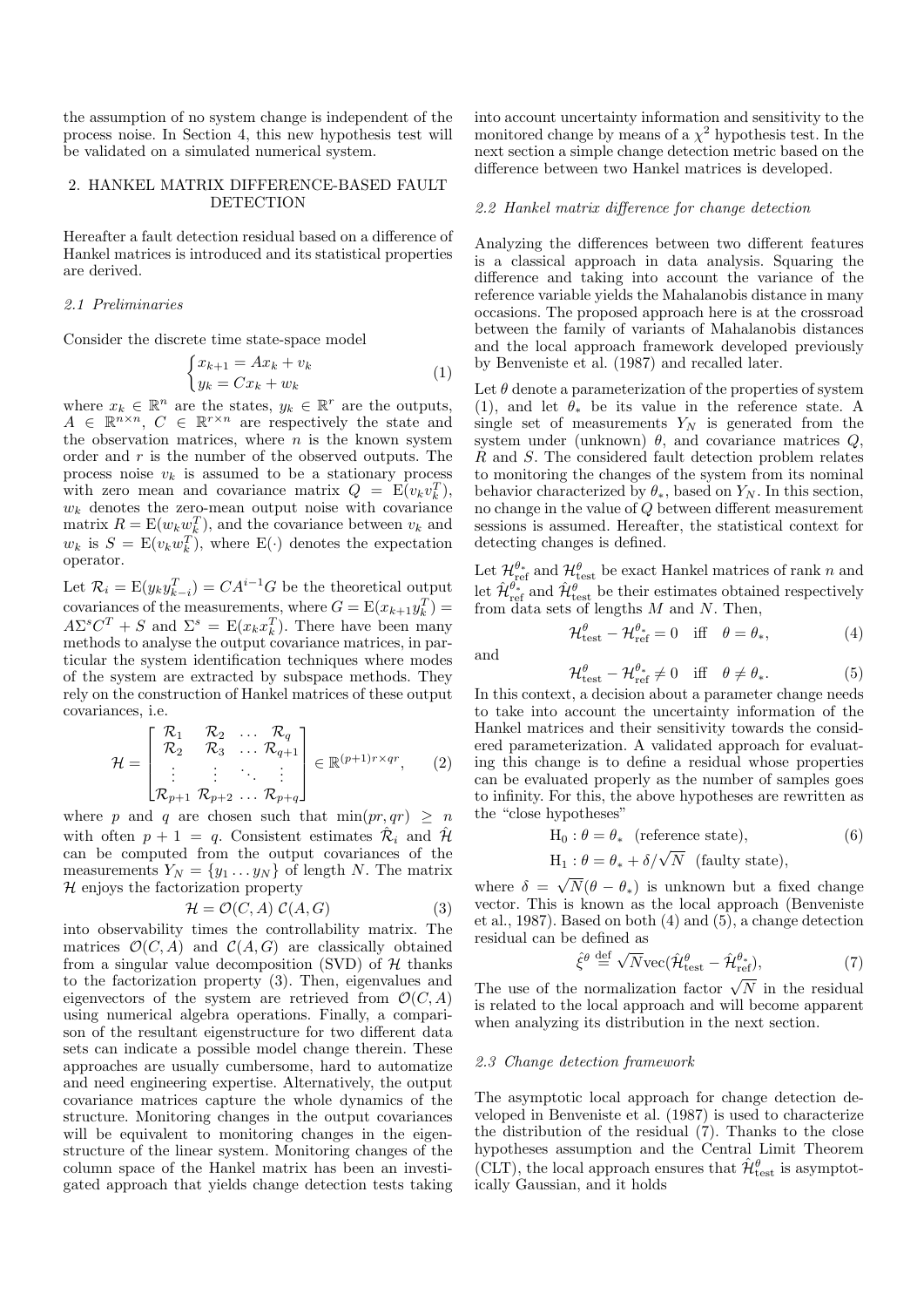$$
H_0: \sqrt{N} \, \text{vec}(\hat{\mathcal{H}}_{\text{test}}^{\theta} - \mathcal{H}_{\text{test}}^{\theta_*}) \xrightarrow{\mathcal{L}} \mathcal{N}(0, \Sigma_{\text{test}}), \tag{8}
$$

$$
H_1: \sqrt{N} \, \text{vec}(\hat{\mathcal{H}}_{\text{test}}^{\theta} - \mathcal{H}_{\text{test}}^{\theta_*}) \xrightarrow{\mathcal{L}} \mathcal{N}(\mathcal{J}_{\theta_*}^{\mathcal{H}_{\text{test}}} \delta, \Sigma_{\text{test}}), \quad (9)
$$

where  $\Sigma_{\text{test}}$  is the asymptotic covariance of  $\text{vec}(\hat{\mathcal{H}}_{\text{test}}^{\theta})$ , and  $\mathcal{J}_{\theta_{\ast}}^{\mathcal{H}_{\text{test}}} = \partial \text{vec}(\mathcal{H}_{\text{test}}^{\theta})/\partial \theta \; (\theta_{\ast}).$  Similarly,  $\hat{\mathcal{H}}_{\text{ref}}^{\theta_{\ast}}$  is asymptotically Gaussian distributed √

$$
\sqrt{M} \operatorname{vec}(\hat{\mathcal{H}}_{\operatorname{ref}}^{\theta_*} - \mathcal{H}_{\operatorname{ref}}^{\theta_*}) \xrightarrow{\mathcal{L}} \mathcal{N}(0, \Sigma_{\operatorname{ref}}), \tag{10}
$$

where  $\Sigma_{\text{ref}}$  is the asymptotic reference Hankel matrix covariance. The formulation of the Jacobian  $\mathcal{J}_{\theta_*}^{\mathcal{H}_{\text{test}}}$  can easily be derived following the ideas of Döhler et al. (2016).

The residual  $\hat{\xi}^{\theta}$  depends on both  $\hat{\mathcal{H}}_{\text{ref}}^{\theta}$  and  $\hat{\mathcal{H}}_{\text{test}}^{\theta}$ , therefore before inferring its statistical properties the distribution of joint  $\hat{\mathcal{H}}_{\text{ref}}^{\theta_*}$  and  $\hat{\mathcal{H}}_{\text{test}}^{\theta}$  is derived. Define the joint vectors

$$
\hat{h} = \begin{bmatrix} \text{vec}(\hat{\mathcal{H}}_{\text{ref}}^{\theta_*}) \\ \text{vec}(\hat{\mathcal{H}}_{\text{test}}^{\theta'}) \end{bmatrix}, \quad h = \begin{bmatrix} \text{vec}(\mathcal{H}_{\text{ref}}^{\theta_*}) \\ \text{vec}(\mathcal{H}_{\text{test}}^{\theta_*}) \end{bmatrix}.
$$

Since both Hankel matrices are computed on different data sets, they are statistically independent, and it follows for the joint distribution

under H<sub>0</sub>: 
$$
\sqrt{N} (\hat{h} - h) \xrightarrow{\mathcal{L}} \mathcal{N}(0, \Sigma_h),
$$
  
under H<sub>1</sub>:  $\sqrt{N} (\hat{h} - h) \xrightarrow{\mathcal{L}} \mathcal{N}(\mathcal{J}_{\theta_*}^h \delta, \Sigma_h),$ 

where

$$
\mathcal{J}_{\theta_*}^h = \begin{bmatrix} 0\\ \mathcal{J}_{\theta_*}^{\mathcal{H}_{\text{test}}} \end{bmatrix}, \quad \Sigma_h = \begin{bmatrix} c\Sigma_{\text{ref}} & 0\\ 0 & \Sigma_{\text{test}} \end{bmatrix}.
$$
 (11)

and  $c = \lim_{M \to \infty} \frac{N}{M}$  such that  $\text{cov}(\sqrt{\frac{N}{M}})$  $\sqrt{M} \text{vec}(\hat{\mathcal{H}}_{\text{ref}}^{\theta_*})) \approx c \Sigma_{\text{ref}}.$ 

The estimate of the residual  $\hat{\xi}^{\theta}$  is asymptotically Gaussian with the distribution properties

$$
H_0: \hat{\xi}^{\theta_*} \xrightarrow{\mathcal{L}} \mathcal{N}(0, \Sigma_{\xi}), \tag{12}
$$

$$
H_1: \hat{\xi}^{\theta} \xrightarrow{\mathcal{L}} \mathcal{N}(\mathcal{J}_{\theta_*}^{\xi} \delta, \Sigma_{\xi}), \tag{13}
$$

where  $\mathcal{J}^{\xi}_{\theta_*} = \partial \text{vec} \left( \mathcal{H}_{\text{ref}}^{\theta_*} - \mathcal{H}_{\text{test}}^{\theta} \right) / \partial \theta \; (\theta_*)$  is the residual sensitivity and  $\Sigma_{\xi} = c \Sigma_{\text{ref}} + \Sigma_{\text{test}}$  its covariance.

Let  $\widehat{\mathcal{J}}$  and  $\widehat{\Sigma}$  respectively be consistent estimates of  $\mathcal{J}_{\theta_*}^{\xi}$ and  $\Sigma_{\xi}$ . Then a Generalized Likelihood Ratio (GLR) test to decide between  $H_0$  and  $H_1$  writes as

$$
t = (\hat{\xi}^{\theta})^T \hat{\Sigma}^{-1} \hat{\mathcal{J}} \left( \hat{\mathcal{J}}^T \hat{\Sigma}^{-1} \hat{\mathcal{J}} \right)^{-1} \hat{\mathcal{J}}^T \hat{\Sigma}^{-1} \hat{\xi}^{\theta} . \qquad (14)
$$

Assuming  $\Sigma_{\xi}$  to be invertible, under H<sub>0</sub>, t follows a  $\chi^2$ distribution with  $\text{rank}(\mathcal{J}_{\theta_*}^\xi)$  degrees of freedom. Under  $\text{H}_1$ , it follows a non-central  $\chi^2$  distribution with rank $(\mathcal{J}_{\theta_*}^{\xi})$ degrees of freedom and noncentrality parameter

$$
\lambda = \delta^T (\mathcal{J}_{\theta_*}^{\xi})^T \, \Sigma_{\xi}^{-1} \, \mathcal{J}_{\theta_*}^{\xi} \delta \ .
$$

Due to the independence between the two data sets, the distribution of (14) is derived along the same lines as in Basseville et al. (2000) without any hurdle, under the assumption that the unknown matrix  $Q$  is equal for the two different data sets. This assumption is now relaxed.

#### 3. NORMALIZED HANKEL MATRIX DIFFERENCE FOR FAULT DETECTION

In this section, the development of a residual robust towards changes in Q is motivated. Hereafter a normalization scheme for the metric in (7) is developed and the statistical properties of the resulting robust residual are derived.

#### 3.1 Motivation

As recalled above, the formulation of the analytical form of the output covariance matrices depends on  $G$ . Then, those matrices vary with the amplitude or the characteristics of the noise. In that sense, a simple difference between the same output covariance features computed for different data sets would be meaningless if this variability is not considered in the design of the metric. Any change in the variance of the noise will lead to a change in mean and the variance of the designed residual, and an inability to establish the GLR test as a random variable with a known  $\chi^2$  distribution. To avoid the analysis of a possibly complicated and non-tractable distribution of the GLR test under changes in the noise properties, a different residual can be formulated that takes into account changes in the noise statistics in its design. In the following, such a residual is derived and its distribution properties are studied under the local approach framework.

#### 3.2 Normalization scheme

Let  $\mathcal{H}_{\text{ref}}^{\theta^*}$  and  $\mathcal{H}_{\text{test}}^{\theta^*}$  be two exact Hankel matrices of rank n for a system in the reference state  $\theta_*$ , subjected to process noise with unknown, possibly different covariances  $Q_{\text{ref}}$ and  $Q_{\text{test}}$ . An SVD of the juxtaposed matrices  $\mathcal{H}_{\text{ref}}$  and  $\mathcal{H}_{\text{test}}$  writes

$$
\left[\mathcal{H}_{\text{ref}}^{\theta_{*}} \ \mathcal{H}_{\text{test}}^{\theta_{*}}\right] = \left[U_{\text{s}} \ U_{\text{ker}}\right] \begin{bmatrix} D_{\text{s}} & 0\\ 0 & 0 \end{bmatrix} \begin{bmatrix} V_{\text{s}}^{T}\\ V_{\text{ker}}^{T} \end{bmatrix},\tag{15}
$$

where rank  $\left( \left[ \mathcal{H}_{\text{ref}}^{\theta_*} \ \mathcal{H}_{\text{test}}^{\theta_*} \right] \right) = n, \ U_s \in \mathbb{R}^{(p+1)r \times n}$  contains the left singular vectors,  $D_s \in \mathbb{R}^{n \times n}$  contains the nonzero singular values and  $V_s \in \mathbb{R}^{2q_r \times n}$  contains the right singular vectors, which are split into  $V_s^T = \begin{bmatrix} V_{s,\text{ref}}^T & V_{s,\text{test}}^T \end{bmatrix}$ corresponding to  $\mathcal{H}_{\text{ref}}^{\theta_*}$  and  $\mathcal{H}_{\text{test}}^{\theta_*}$  respectively. Now define

$$
\mathcal{Z}_{\text{ref}} = D_{\text{s}} V_{\text{s,ref}}^T, \quad \mathcal{Z}_{\text{test}} = D_{\text{s}} V_{\text{s,test}}^T,\tag{16}
$$

where both  $\mathcal{Z}_{\text{ref}}$  and  $\mathcal{Z}_{\text{test}}$  are full row rank. The exact Hankel matrices share the same image in the reference state

$$
\left[\mathcal{H}_{\text{ref}}^{\theta_*} \ \mathcal{H}_{\text{test}}^{\theta_*}\right] = U_s \left[\mathcal{Z}_{\text{ref}} \ \mathcal{Z}_{\text{test}}\right].\tag{17}
$$

To compare  $\mathcal{H}_{\text{ref}}^{\theta_*}$  with  $\mathcal{H}_{\text{test}}^{\theta_*}$  an appropriate normalization is given by

$$
\overline{\mathcal{H}}_{\text{test}} = \mathcal{H}_{\text{test}}^{\theta_*} \mathcal{Z}_{\text{test}}^{\dagger} \mathcal{Z}_{\text{ref}},\tag{18}
$$

where  $\overline{\mathcal{H}}_{\text{test}}$  now shares the same  $\mathcal{C}(A, G)$  as  $\mathcal{H}_{\text{ref}}^{\theta_*}$ .

#### 3.3 Normalized residual

Let  $\hat{\mathcal{H}}_{\text{ref}}^{\theta_*} \to \mathcal{H}_{\text{ref}}^{\theta_*}$  be obtained from a data set of length M generated under a process noise covariance  $Q_{ref}$ . Similarly, assume  $\hat{\mathcal{H}}_{\text{test}}^{\theta} \to \mathcal{H}_{\text{test}}^{\theta}$  obtained from a data set of length  $N$  generated under the process noise covariance  $Q_{\text{test}}$ , with  $Q_{\text{ref}}$  possibly different from  $Q_{\text{test}}$ . Then, (17) yields

$$
\mathcal{H}_{\text{test}}^{\theta} \mathcal{Z}_{\text{test}}^{\dagger} \mathcal{Z}_{\text{ref}} - \mathcal{H}_{\text{ref}}^{\theta_*} = 0 \quad \text{iff} \quad \theta = \theta_*, \tag{19}
$$

and

$$
\mathcal{H}_{\text{test}}^{\theta} \mathcal{Z}_{\text{test}}^{\dagger} \mathcal{Z}_{\text{ref}} - \mathcal{H}_{\text{ref}}^{\theta_*} \neq 0 \quad \text{iff} \quad \theta \neq \theta_*, \tag{20}
$$

where  $\mathcal{Z}_{\text{ref}}$  and  $\mathcal{Z}_{\text{test}}$  are obtained from an SVD of  $[\mathcal{H}_{\text{ref}}^{\theta_*} \ \mathcal{H}_{\text{test}}^{\theta}]$  analogous to (15) that is truncated at order n. Based on both (19) and (20), the change detection residual is defined as

$$
\hat{\zeta}^{\theta} \stackrel{\text{def}}{=} \sqrt{N} \text{vec}(\hat{\mathcal{H}}_{\text{test}}^{\theta} \hat{\mathcal{Z}}_{\text{test}}^{\dagger} \hat{\mathcal{Z}}_{\text{ref}} - \hat{\mathcal{H}}_{\text{ref}}^{\theta_*}), \tag{21}
$$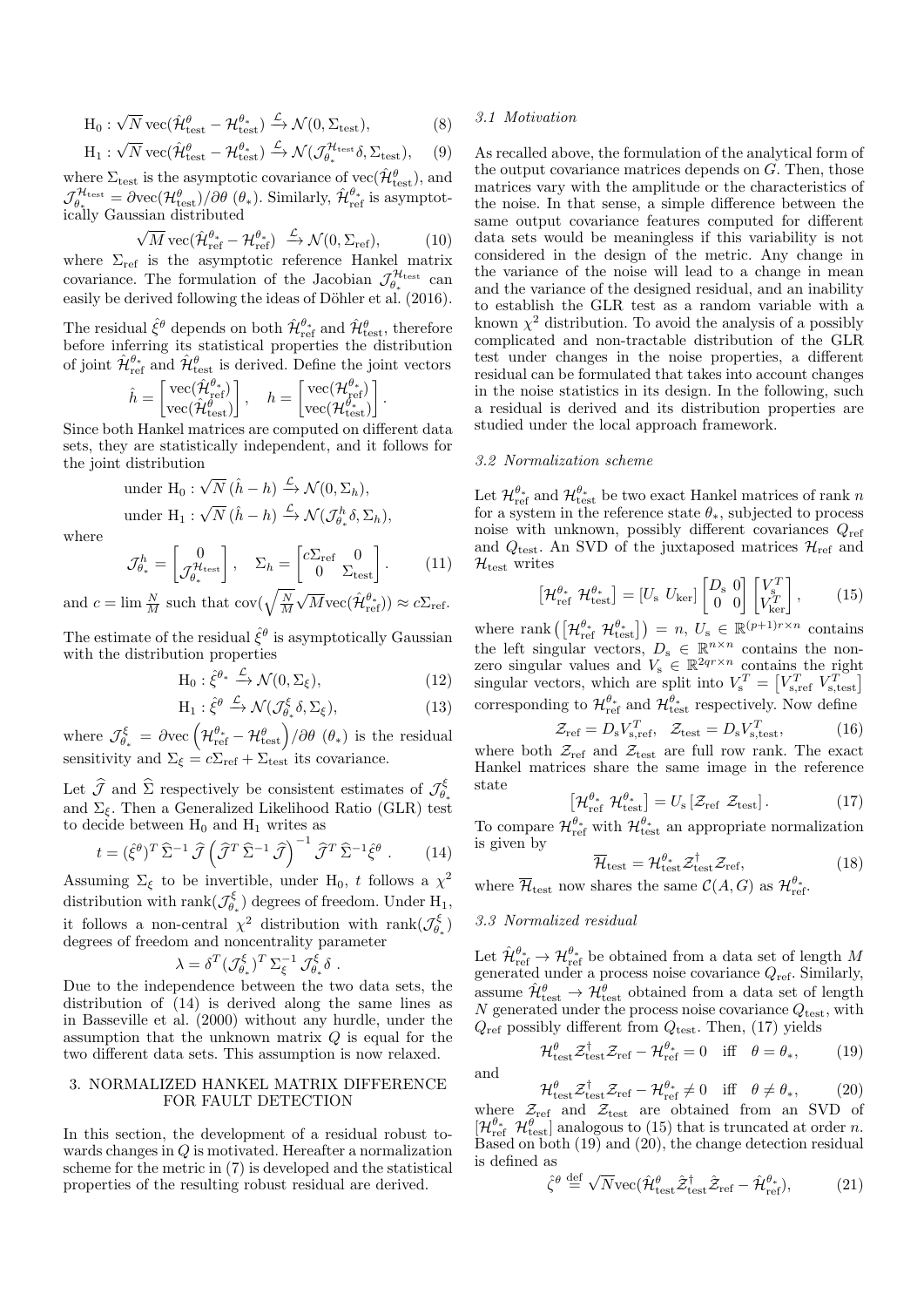where  $\hat{\mathcal{Z}}_{\text{ref}}$  and  $\hat{\mathcal{Z}}_{\text{test}}$  are defined from the SVD of the juxtaposed Hankel matrix estimates partitioned at system order n

$$
\begin{bmatrix} \hat{\mathcal{H}}_{\text{ref}}^{\theta_{*}} \ \hat{\mathcal{H}}_{\text{test}}^{\theta} \end{bmatrix} = \begin{bmatrix} \hat{U}_{s} \ \hat{U}_{\text{ker}} \end{bmatrix} \begin{bmatrix} \hat{D}_{s} & 0 \\ 0 & \hat{D}_{\text{ker}} \end{bmatrix} \begin{bmatrix} \hat{V}_{s,\text{ref}}^{T} & \hat{V}_{s,\text{test}}^{T} \\ \hat{V}_{\text{ker,ref}}^{T} \ \hat{V}_{\text{ker,test}}^{T} \end{bmatrix},
$$
as  $\hat{Z}_{\text{ref}} = \hat{D}_{s} \hat{V}_{s,\text{ref}}^{T}$ ,  $\hat{Z}_{\text{test}} = \hat{D}_{s} \hat{V}_{s,\text{test}}^{T}$ .

#### 3.4 Residual distribution

Hereafter, the asymptotic distribution of the new residual in (21) is derived.

Theorem 1. The residual in (21) is asymptotically Gaussian with the following properties

$$
H_0: \hat{\zeta}^{\theta_*} \xrightarrow{\mathcal{L}} \mathcal{N}(0, \Sigma_{\zeta}), \tag{22}
$$

$$
H_1: \hat{\zeta}^{\theta} \xrightarrow{\mathcal{L}} \mathcal{N}(\mathcal{J}_{\theta_*}^{\zeta} \delta, \Sigma_{\zeta}), \qquad (23)
$$

where  $\Sigma_{\zeta} = \mathcal{J}_{h}^{\zeta} \Sigma_{h} \mathcal{J}_{h}^{\zeta T}$  is the residual covariance, whose exact formulation is derived in Appendix A, which boils down to

$$
\Sigma_{\zeta} = \mathcal{J}_{\mathcal{H}_{\text{ref}}}^{\zeta} c \Sigma_{\text{ref}} (\mathcal{J}_{\mathcal{H}_{\text{ref}}}^{\zeta})^T + \mathcal{J}_{\mathcal{H}_{\text{test}}}^{\zeta} \Sigma_{\text{test}} (\mathcal{J}_{\mathcal{H}_{\text{test}}}^{\zeta})^T, \quad (24)
$$

where  $\mathcal{J}^{\zeta}_{\mathcal{H}_{\text{ref}}} = I_{(p+1)r} \otimes U_{\text{ker}} U_{\text{ker}}^T$  and  $\mathcal{J}^{\zeta}_{\mathcal{H}_{\text{test}}} = (\mathcal{Z}_{\text{test}}^\dagger \mathcal{Z}_{\text{ref}})^T \otimes$  $U_{\text{ker}}U_{\text{ker}}^T$ , and  $\mathcal{J}_{\theta_*}^{\zeta}$  is the residual sensitivity with respect to the chosen parameterization defined as

$$
\mathcal{J}_{\theta_*}^{\zeta} = \left( \left( \mathcal{Z}_{\text{ref}}^{\dagger} \mathcal{Z}_{\text{ref}} \right)^T \otimes U_{\text{ker}} U_{\text{ker}}^T \right) \mathcal{J}_{\theta_*}^{\mathcal{H}_{\text{ref}}},\tag{25}
$$

where  $\mathcal{J}_{\theta_*}^{\mathcal{H}_{\text{ref}}} = \partial \text{vec}(\mathcal{H}_{\text{ref}})/\partial \theta \; (\theta_*).$ 

Proof: Due to the involvement of two different model states, the Jacobian is a function of two variables corresponding to both the reference and the possibly changed parameter values. Let  $\theta'$  and  $\theta''$  be the corresponding values in the parameter space. Let the related Hankel matrices be  $\mathcal{H}_{\text{ref}}^{\theta'}$  and  $\mathcal{H}_{\text{test}}^{\theta''}$ , then along the lines of (15) define

$$
\begin{aligned} \mathcal{Z}^{\theta',\theta''}_{\mathrm{ref}} &= D^{\theta',\theta''}_{\mathrm{s}} V^{\theta',\theta''}_{\mathrm{s},\mathrm{ref}} \\ \mathcal{Z}^{\theta',\theta''}_{\mathrm{test}} &= D^{\theta',\theta''}_{\mathrm{s}} V^{\theta',\theta''}_{\mathrm{s},\mathrm{test}} \end{aligned}
$$

Those two variables are depending on both parameters. This is a technical difficulty not present in the study of the previous null space residuals, where all involved matrices were statistically decoupled. Notice that the asymptotic residual can be defined as a function of  $\theta'$  and  $\theta''$  as

$$
\zeta^{\theta',\theta''} = \text{vec}\left(\tilde{\mathcal{H}}_{\text{test}}^{\theta',\theta''} - \mathcal{H}_{\text{ref}}^{\theta'}\right)
$$
  
where 
$$
\tilde{\mathcal{H}}_{\text{test}}^{\theta',\theta''} = \mathcal{H}_{\text{test}}^{\theta',\theta''} (\mathcal{Z}_{\text{test}}^{\theta',\theta''})^{\dagger} \mathcal{Z}_{\text{ref}}^{\theta',\theta''}
$$

The derivative of  $\zeta^{\theta',\theta''}$  with respect to  $\theta''$  evaluated at the point  $(\theta_*, \theta_*)$  coincides with the Jacobian matrix  $\mathcal{J}_{\theta_*}^{\zeta}$  and writes  $\frac{\partial \zeta}{\partial \theta''}(\theta_*, \theta_*) = \check{\mathcal{J}}_{\mathcal{H}_{\text{test}}}^{\zeta} \check{\mathcal{J}}_{\theta_*}^{\mathcal{H}_{\text{test}}}$ , where

$$
\label{eq:JHtest} \begin{aligned} \breve{\mathcal{J}}^{\zeta}_{\mathcal{H}_{\text{test}}} &= \frac{\partial \text{vec}\left(\mathcal{H}_{\text{test}}^{\theta', \theta''}\right)^{\dagger}\mathcal{Z}_{\text{ref}}^{\theta', \theta''}}{\partial \text{vec}\left(\mathcal{H}_{\text{test}}^{\theta'}\right)} \ (\theta_*, \theta_*), \\ \breve{\mathcal{J}}^{\mathcal{H}_{\text{test}}}_{\theta_*} &= \frac{\partial \text{vec}\left(\mathcal{H}_{\text{test}}^{\theta''}\right)}{\partial \theta''} \ (\theta_*). \end{aligned}
$$

Derivatives  $\check{\mathcal{J}}_{\mathcal{H}_{\text{test}}}^{\zeta}$  and  $\check{\mathcal{J}}_{\theta_*}^{\mathcal{H}_{\text{test}}}$  coincide respectively with  $\mathcal{J}^{\zeta}_{\mathcal{H}_{\text{test}}}$  and  $\mathcal{J}^{\mathcal{H}_{\text{test}}}_{\theta_{*}}$  since the derivative of the singular

vectors are continuous in  $\theta''$ , see Appendix B. After dropping  $\theta_*$ , the expression for  $\mathcal{J}_{\theta_*}$  writes as

$$
\mathcal{J}_{\theta_*}^{\zeta} = \left( (\mathcal{Z}_{\text{test}}^{\dagger} \mathcal{Z}_{\text{ref}})^T \otimes U_{\text{ker}} U_{\text{ker}}^T \right) \mathcal{J}_{\theta_*}^{\mathcal{H}_{\text{test}}} \tag{26}
$$

Notice that  $\mathcal{H}_{\text{ref}}^{\theta_*} = \mathcal{H}_{\text{test}}^{\theta_*} \mathcal{Z}_{\text{test}}^{\dagger} \mathcal{Z}_{\text{ref}}, \ \mathcal{H}_{\text{test}}^{\theta_*} = \mathcal{H}_{\text{ref}}^{\theta_*} \mathcal{Z}_{\text{test}}^{\dagger} \mathcal{Z}_{\text{test}}.$ Subsequently, since  $U_{\text{ker}}^T \mathcal{H}_{\text{ref}}^{\theta_*} = 0$ ,  $\mathcal{J}_{\theta_*}^{\zeta}$  in (26) writes as

$$
\mathcal{J}_{\theta_{*}}^{\zeta} = \left( \left( \mathcal{Z}_{\text{test}}^{\dagger} \mathcal{Z}_{\text{ref}} \right)^{T} \otimes U_{\text{ker}} U_{\text{ker}}^{T} \right) \text{vec} \left( \frac{\partial \mathcal{H}_{\text{ref}}}{\partial \theta} \left( \theta_{*} \right) \mathcal{Z}_{\text{ref}}^{\dagger} \mathcal{Z}_{\text{test}} \right) \newline + \underbrace{\left( \left( \mathcal{Z}_{\text{test}}^{\dagger} \mathcal{Z}_{\text{ref}} \right)^{T} \otimes U_{\text{ker}} U_{\text{ker}}^{T} \right) \text{vec} \left( \mathcal{H}_{\text{ref}}^{\theta_{*}} \frac{\partial \mathcal{Z}_{\text{ref}}^{\dagger}}{\partial \theta} \left( \theta_{*} \right) \mathcal{Z}_{\text{test}} \right)}_{=0} \newline + \underbrace{\left( \left( \mathcal{Z}_{\text{test}}^{\dagger} \mathcal{Z}_{\text{ref}} \right)^{T} \otimes U_{\text{ker}} U_{\text{ker}}^{T} \right) \text{vec} \left( \mathcal{H}_{\text{ref}}^{\theta_{*}} \mathcal{Z}_{\text{ref}}^{\dagger} \frac{\partial \mathcal{Z}_{\text{test}}}{\partial \theta} \left( \theta_{*} \right) \right)}_{=0} \newline = \left( \left( \mathcal{Z}_{\text{ref}}^{\dagger} \mathcal{Z}_{\text{ref}} \right)^{T} \otimes U_{\text{ker}} U_{\text{ker}}^{T} \right) \mathcal{J}_{\theta_{*}}^{\mathcal{H}_{\text{ref}}} \qquad \qquad \Box
$$

By Slutsky's theorem, the asymptotic true values can be replaced by their estimates in the CLT.

Theorem 2.  $\mathcal{J}_{\theta_*}^{\zeta}$  in (25) is invariant towards change in Q.

**Proof:** Let  $\mathcal{H}_{\text{ref}}^{\theta_*}$  and  $\mathcal{H}_{\text{test}}^{\theta_*}$  be the Hankel matrices corresponding to the same model under different process noise covariance. Their joint SVD yields the matrices  $U_s$ ,  $\mathcal{Z}_{\text{ref}}$  and  $\mathcal{Z}_{\text{test}}$  (17), which thus depend on the process noise properties of both matrices. It is now shown that the factors  $U_{\text{ker}} U_{\text{ker}}^T$  and  $\mathcal{Z}_{\text{ref}}^{\dagger} \mathcal{Z}_{\text{ref}}$  in (25) can both be linked to the properties of  $\mathcal{H}_{\mathrm{ref}}^{\theta_*}$  only, independently from potentially different noise properties of the tested matrix  $\mathcal{H}_{\text{test}}^{\theta_*}$ .

Let the SVD of  $\mathcal{H}_{\text{ref}}^{\theta_*}$  be  $\mathcal{H}_{\text{ref}}^{\theta_*} = \tilde{U}_s \tilde{D}_s \tilde{V}_s^T$ . From (17), it follows  $\mathcal{H}_{\text{ref}}^{\theta*} = U_s \mathcal{Z}_{\text{ref}}$ . Since both  $U_s$  and  $\tilde{U}_s$  define an orthogonal basis of the column space of  $\mathcal{H}_{\text{ref}}^{\theta_*}$ , there exists a matrix T with  $U_{\rm s} = \tilde{U}_{\rm s}T$ . It holds

$$
I_n = U_s^T U_s = \left(\tilde{U}_s T\right)^T \tilde{U}_s T = T^T T,
$$

hence T is orthogonal. Then,  $U_{\text{ker}}U_{\text{ker}}^T = I - U_{\text{s}}U_{\text{s}}^T = I \tilde{U}_s \tilde{U}_s^T$  and thus only related to  $\mathcal{H}_{\text{ref}}^{\theta_*}$ . Furthermore, from the SVD of  $\mathcal{H}_{\text{ref}}^{\theta_*}$  and (15) follows

$$
\mathcal{H}_{\mathrm{ref}}^{\theta_*}=\tilde{U}_{\mathrm{s}}TT^T\tilde{D}_{\mathrm{s}}\tilde{V}^T_{s},\quad \mathcal{Z}_{\mathrm{ref}}=T^T\tilde{D}_{\mathrm{s}}\tilde{V}^T_{s}.
$$

Then,  $\mathcal{Z}_{\text{ref}}^{\dagger} \mathcal{Z}_{\text{ref}}$  simplifies to

$$
\mathcal{Z}_\textrm{ref}^\dagger \mathcal{Z}_\textrm{ref} = \tilde{V}_\textrm{s} \tilde{D}_\textrm{s}^{-1} T T^T \tilde{D}_\textrm{s} \tilde{V}_\textrm{s}^T = \tilde{V}_\textrm{s} \tilde{V}_\textrm{s}^T
$$

which only depends on  $\mathcal{H}_{ref}^{\theta_*}$  (the reference matrix).  $\Box$ As a consequence of Theorem 2 Jacobian  $\mathcal{J}_{\theta_*}^{\zeta}$  is invariant for different values of the process noise variance Q. Hence, rank $(\mathcal{J}_{\theta_*}^{\zeta})$  is constant, and the resultant mean test value is not affected by different values of  $Q$  under  $H_0$ . It implies the robustness of the test (14) to false alarms under  $H_0$ when the residual (21) is used.

#### 4. NUMERICAL APPLICATION

In this section, the proposed change detection residual is applied in a numerical experiment on a 6 DOF mechanical chain-like system that, for any consistent set of units, is modeled with spring stiffness  $k_1 = k_3 = k_5 = 100$  and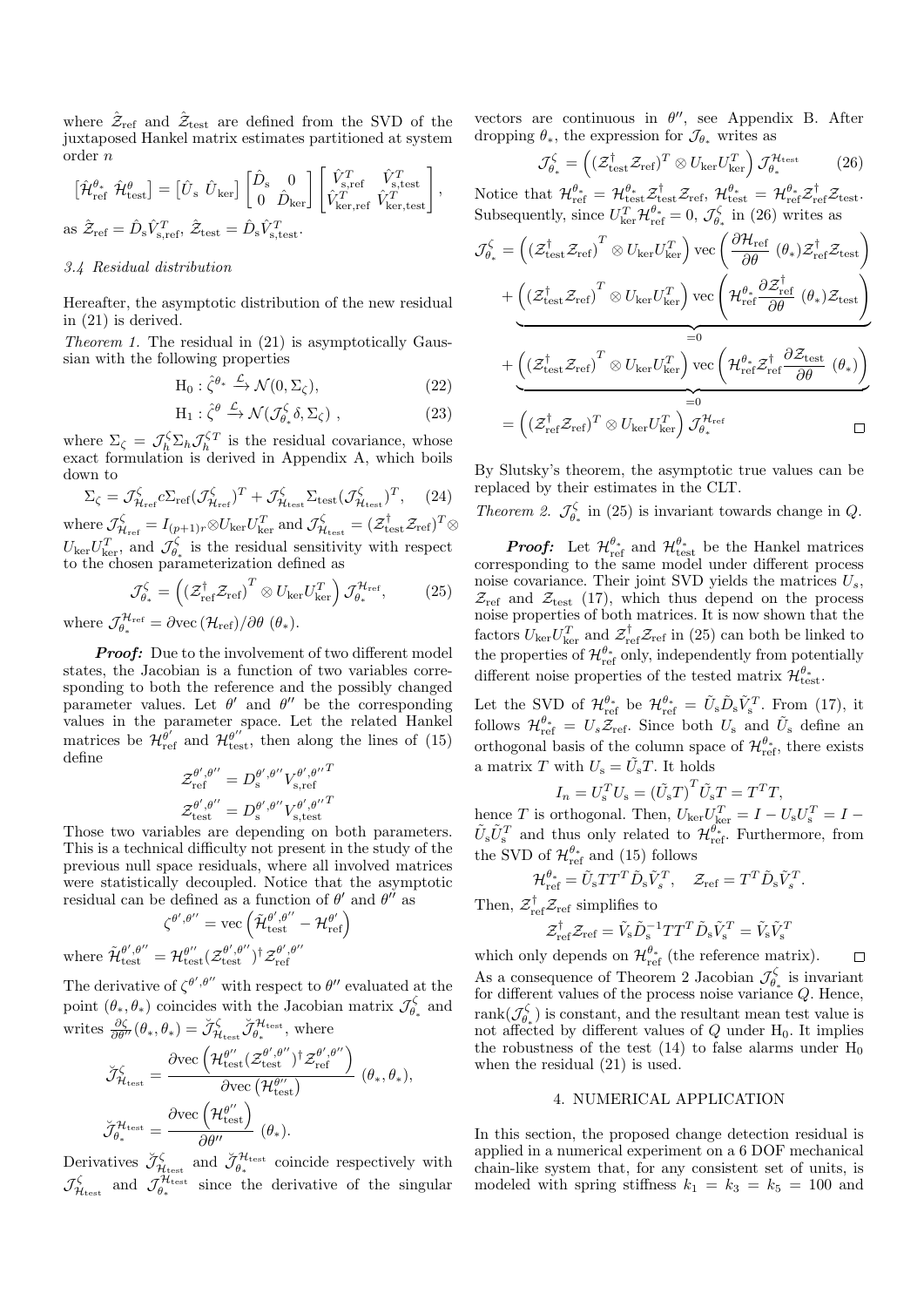$k_2 = k_4 = k_6 = 200$ , mass  $m_i = 1/20$  and a proportional damping matrix such that all modes have a damping ratio of 3%. It is illustrated in Figure 1. The system is excited by a white noise signal acting at all DOFs. Two cases for Q are considered, namely first a base-case, where Q is the identity matrix  $I_6$ , and second where Q is a positive definite matrix that is randomly computed as  $\overline{Q} = bb^T$ where  $b \in \mathbb{R}^{6 \times 6}$  is a matrix whose entries are drawn from a standard normal distribution. The structural accelerations are simulated at DOFs 1, 3 and 5 at a sampling frequency of 50 Hz, and white measurement noise with 5% of the standard deviation of the output is added to each response measurement.



Fig. 1. 6 DOF chain system sketch

The simulation campaign consists of a reference built with data length  $N_0 = 2,000,000$ , and tested data sets each simulated with data length  $N = 100,000$ . In total 1000 tested states for each case of Q are realized. The damage is modeled as a gradual stiffness reduction of the second spring by 5% and 10%. First, the simple residual (7) and the corresponding GLR test (14) are evaluated for the case where Q is changing randomly between each simulated data set. Figure 2 illustrates that the distributions of the test evaluated for different damage levels are mixed and inseparable due to the changes in the value of Q.



Fig. 2. Histograms of the GLR test (14) with the classic residual (7), for multiple Q at the reference state and two different damage extents.

Next, the normalized residual (21) and the corresponding GLR test are computed. In Figure 3 the distributions of the test for Monte Carlo simulations are shown for three different values of Q. In the reference case, all three distributions are superposed, confirming the robustness of the test. The test values due to model change are well separated from the ones corresponding to the reference state. They show some fluctuations due to Q in the changed states, which does not impair the overall damage detection. In Figure 4, Q is changed randomly for each simulated data set. There, one can observe that the different test conditions are well separated, even when Q changes for each data realization. Note that for the results in both Figure 3 and Figure 4 the mean of the test in the reference state is stable and very close to the theoretical value.



Fig. 3. Histograms of the GLR test (14) with the robust residual (21) in healthy and two damaged states. Three different values of Q in the tested data sets.



Fig. 4. Histograms of the GLR test (14) with the robust residual (21). Q changing for each tested data set.

#### 5. CONCLUSIONS

This paper proposed a new hypothesis test coupling the Mahalanobis distance and the local approach to detect a change in the LTI system eigenstructure. The residual and thus the test has been shown to be independent of a change in the process noise in the reference state. The proposed change detection method has been validated numerically on a simple mechanical model.

#### Appendix A. RESIDUAL COVARIANCE

The covariance of the residual (24) is developed from the The covariance of the residual (24) is developed from the<br>first order perturbation of (21), assuming  $\theta = \theta_* + \delta/\sqrt{N}$ ,

$$
\Delta \hat{\zeta}^{\theta}/\sqrt{N} = \Delta \left( \text{vec} \left( \hat{\mathcal{H}}_{\text{test}}^{\theta} \hat{\mathcal{Z}}_{\text{test}}^{\dagger} \hat{\mathcal{Z}}_{\text{ref}} - \hat{\mathcal{H}}_{\text{ref}}^{\theta^{*}} \right) \right) \qquad (A.1)
$$

$$
= \Delta \left( \text{vec} \left( \hat{\mathcal{H}}_{\text{test}}^{\theta} \hat{\mathcal{Z}}_{\text{test}}^{\dagger} \hat{\mathcal{Z}}_{\text{ref}} \right) \right) - \text{vec} \left( \Delta \hat{\mathcal{H}}_{\text{ref}}^{\theta^{*}} \right).
$$

Since  $(\hat{z}_{\text{test}}^{\dagger} \hat{z}_{\text{ref}})^{T} \hat{z}_{\text{test}}^{\dagger}$  is bounded and  $\sqrt{N} \Delta \hat{z}_{\text{test}}$  is approx. Gaussian, with bounded moments too, then the sensitivity w.r.t. $\Delta \hat{\mathcal{Z}}_{\text{test}}$  and its cross-terms with  $\Delta \hat{\mathcal{H}}_{\text{ref}}^{\theta^*}$  and  $\Delta \hat{\mathcal{H}}^{\theta}_{\text{test}}$  can be neglected and  $\Delta \hat{\zeta}^{\theta}/\sqrt{N}$  resolves to

$$
\approx \left(V_{\text{ker,ref}}V_{\text{ker,ref}}^T + V_{\text{s,ref}}V_{\text{s,test}}^\dagger V_{\text{ker,test}}V_{\text{ker,test}}^T\right) \n\otimes \mathcal{H}_{\text{test}}^\theta \mathcal{Z}_{\text{test}}^\dagger U_s^T \text{vec}(\Delta \hat{\mathcal{H}}_{\text{ref}}^{\theta^*}) \n+ \left(V_{\text{ker,ref}}V_{\text{ker,test}}^T - V_{\text{s,ref}}V_{\text{s,test}}^\dagger V_{\text{ker,test}}^T V_{\text{ker,test}}^T\right) \n\otimes \mathcal{H}_{\text{test}}^\theta \mathcal{Z}_{\text{test}}^\dagger U_s^T \text{vec}(\Delta \hat{\mathcal{H}}_{\text{test}}^\theta) - \text{vec}\left(\Delta \hat{\mathcal{H}}_{\text{ref}}^{\theta^*}\right) \n+ \left((\mathcal{Z}_{\text{test}}^\dagger \mathcal{Z}_{\text{ref}})^T \otimes I_{(p+1)r}\right) \text{vec}\left(\Delta \hat{\mathcal{H}}_{\text{test}}^\theta\right) \n\text{vec} \text{rank}([\mathcal{H}^{\theta*}, \mathcal{H}^{\theta*}, \cdot]) = n
$$

Since  $\text{rank}(\left[\mathcal{H}_{\text{ref}}^{\theta_*} \ \mathcal{H}_{\text{test}}^{\theta_*}\right]) = n$